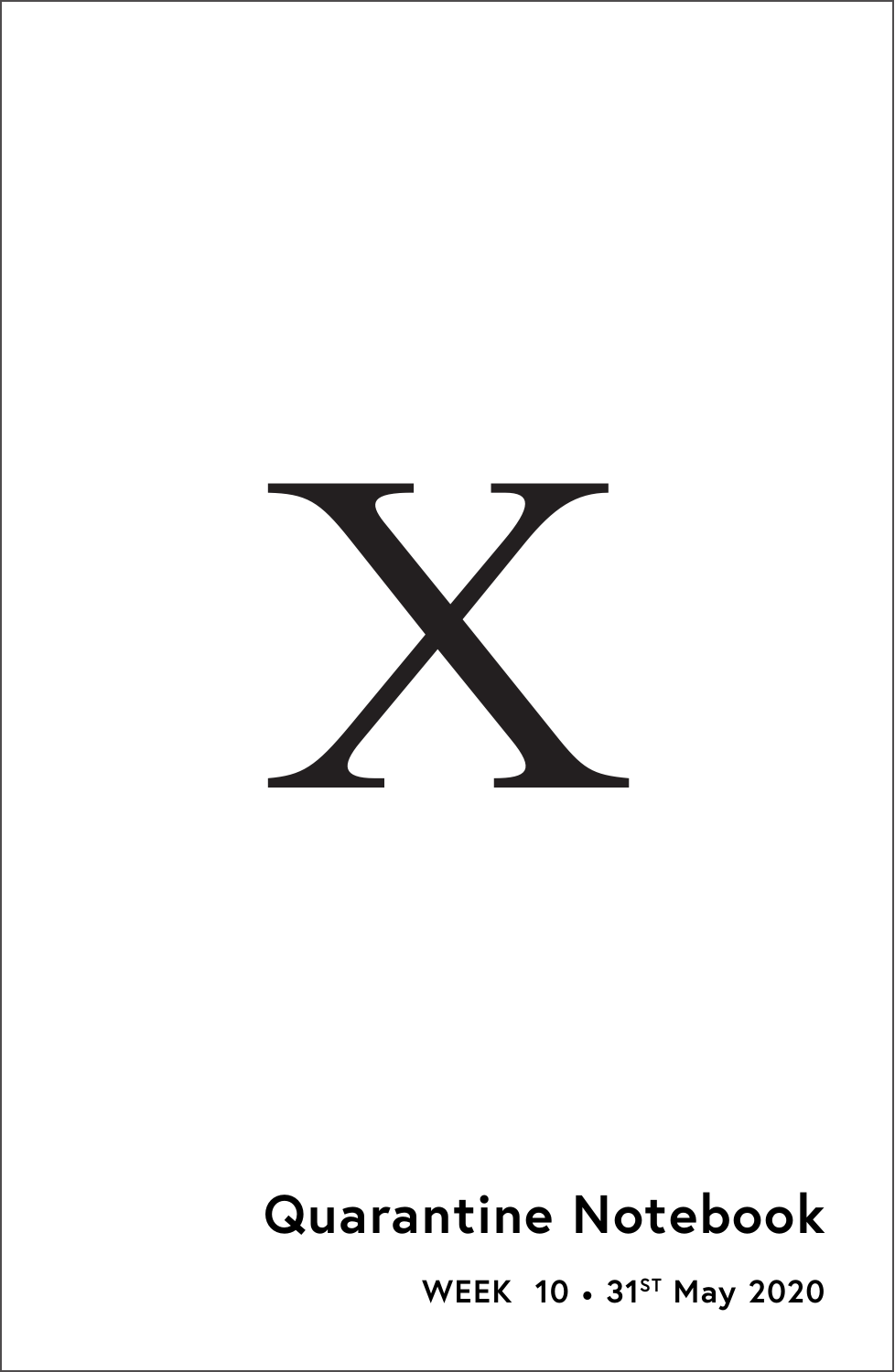# **Quarantine Notebook**

WEEK 10 31<sup>st</sup> May 2020

Copyright of each piece of writing in this document belongs to its respective author. © 2020

Permission has been obtained from each author to display this work on the website [www.muscaliet.co.uk.](https://www.muscaliet.co.uk) The website is property of Muscaliet Press.

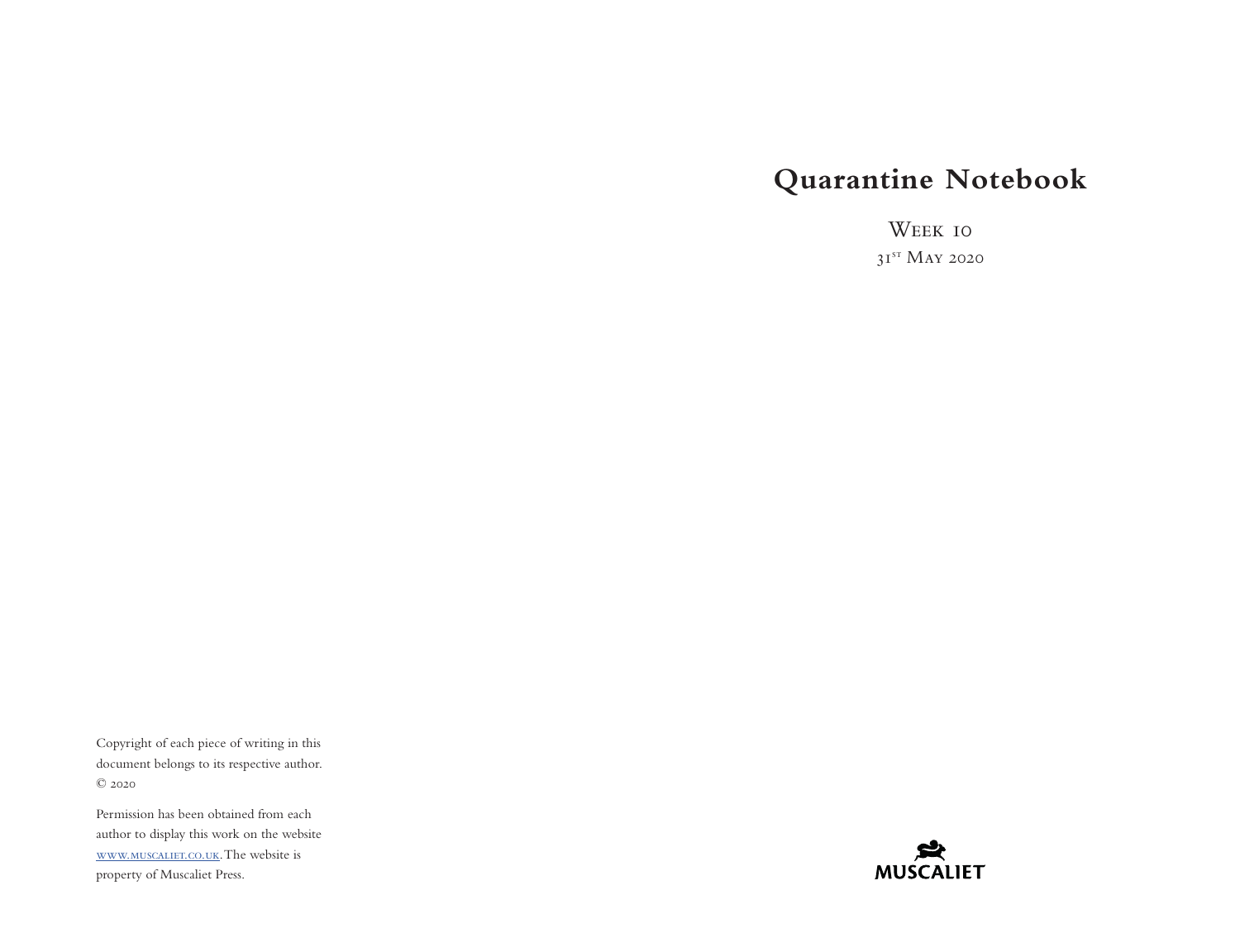**ODES** 

1.

What, Lydia, I most love About the gardens of Adonis Are the fleeting roses That die the very day they flower; Eternity, for them, is daylight: They open when the sun is at its height, And fade before Apollo's run his course Across what's visible of the sky. We also, Lydia, must make A single day of our own lives: We neither know nor shall we ever know Anything about the night Before or after our brief time.

# 2.

The genius to be wholly what you are Requires the tenacity Of an illusion. Do not exaggerate Or fend off any part of you. Be absolute in giving The completeness of your self Even to the least act you perform. Unsubdued by any beauty of the garden, The full moon is reflected In each pool of standing water.

#### Duncan MacKay

## **TREDECIM**

*(For Moyra, after W.S.Graham's 'Approaches To How They Behave')*

What is this tied together by deft touch upbeat shuffles

## free verse free prose

# text as graph

bin-diving through movement of strophe to strophe

 by metrics of difference of phoneme or phrase spread too thin or stretched out to the good always an on-the-nose lunge for attention's deficit in ducking & diving

between this & the hard fact

 rhythms of recurrence impossible to unravel

believing as we do

## so to speak

many might

# nimble-fingered

unweave that string of knots by chance

pull the rug from under

each empirically true particular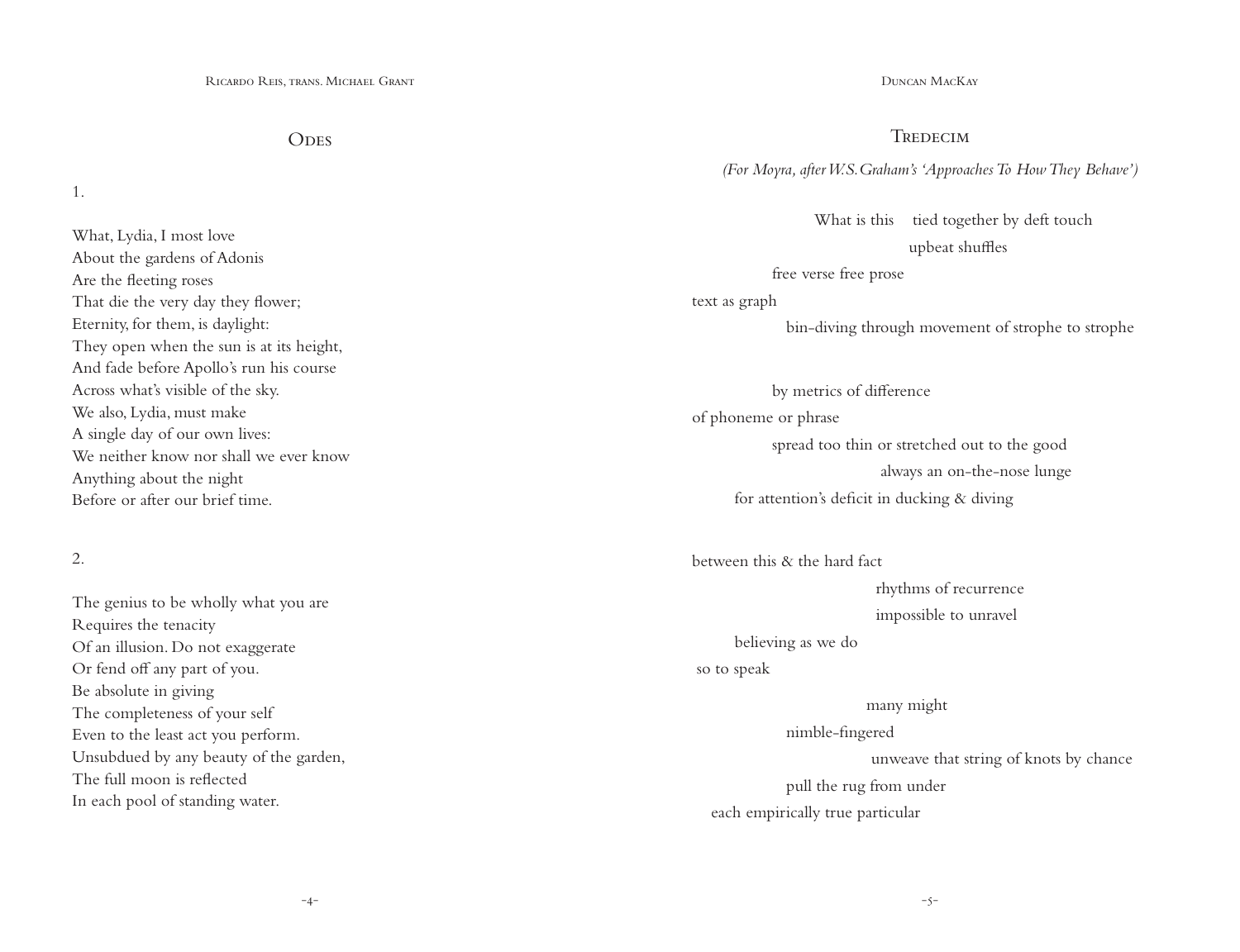even the smallest most quiet that reverberates

modestly

reverting to the tonic

briefly before escaping

again from all signature

while new line new measure asserts itself

points to define a periphery

never by itself alone

no analogue just this simplicity with the light

 these twin *aegithalos* bouncing along a windowsill 'what does it matter if the words…'.

#### Ian Brinton

# AUTUMNAL CHANT

*(An interpretation of Baudelaire's 'Chant d'Automne', written as an address to Marie Daubrun, 30<sup>th</sup> November 1859*)

I

Soon shall we be immersed in shadowed cold; Farewell brief brightness of our short-lived summer! I listen to the deathly thud of logs Echoing round the pavements of our yards.

Winter forces entry through my door: anger, Bitterness, shivering and fear: forced hard labour; And like the sun that's reached its frozen nadir My heart shall be no more than one iced block of red.

Shaking I listen to each log as it falls; The erection of a scaffold could sound no more like doom. My soul is like the tower which crumbles In response to an unchecked battering-ram.

My cradle is pounded by the never-ceasing blows, A coffin nailed in haste, but O for whom? Yesterday was summer, enter autumn! The pealing of a bell announces 'Gone'!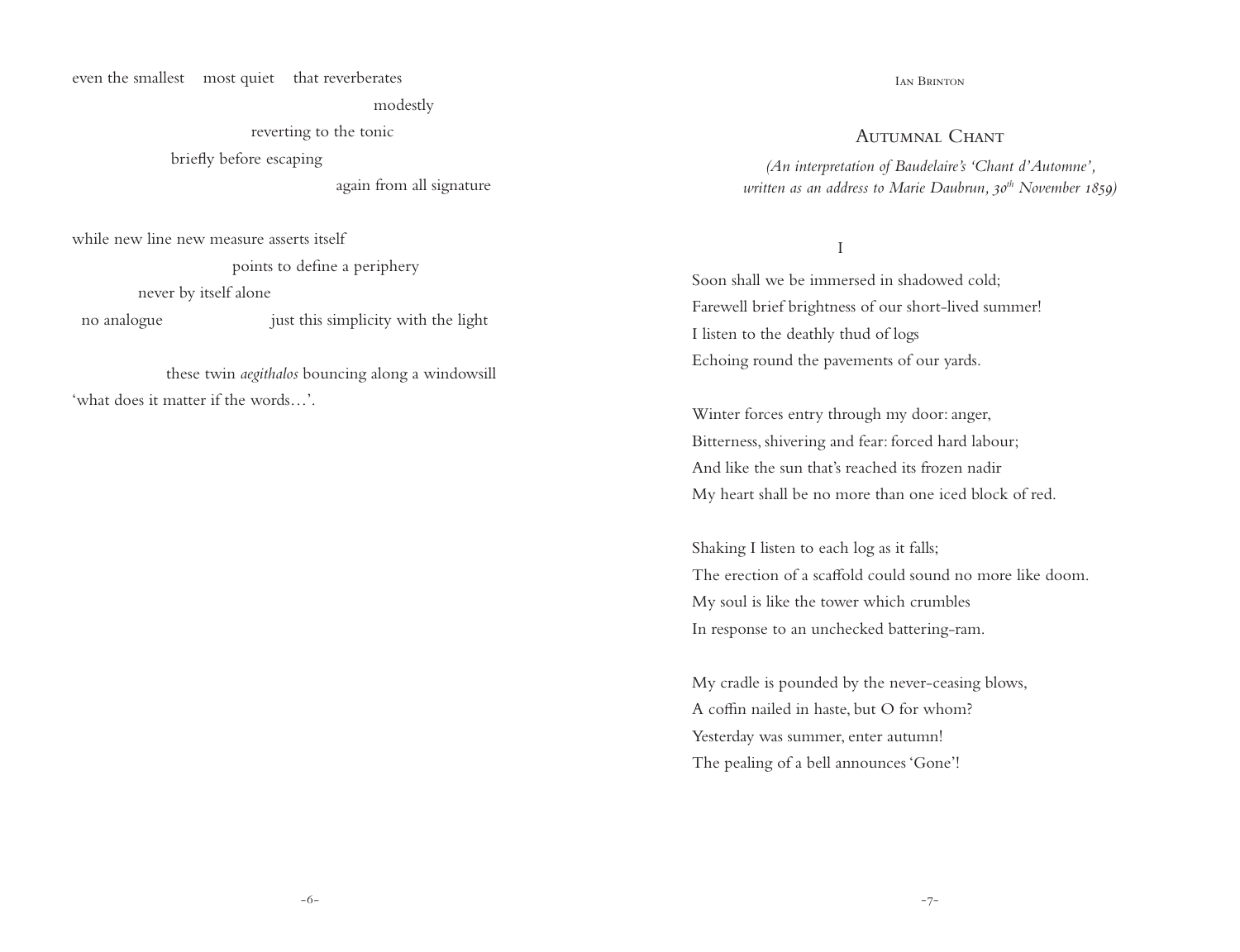II

I love the green hue of your oval eyes My still Muse, but all today is sour And neither the chamber nor the hearthside of your love Is worth a glint of sunlight on the sea.

And yet reveal your care my tender love, Be mother to my erring, graceless ways; As lover or as sister, shed a fleeting sweetness Of an autumn or a sun that sinks to rest.

Brief request – the jaws of death are open! Let me place my forehead on your lap To taste what was the burning white of summer In the yellow rays and *douceur* of the Fall.

#### SIMON SMITH

# LOST TRACK

strong white the path chalk lost track beneath the canopy to a kind of tree-house a construct to stick sit it out in the woods Douanier Rousseau come home now stepped out of the dream through the safety glass & on to the list & trace & track 'at risk' pastoral maintenance is the drill & drill deep to make a find you must step out & furlough this to sing up make good instead a cloud floats by the voices there & luminous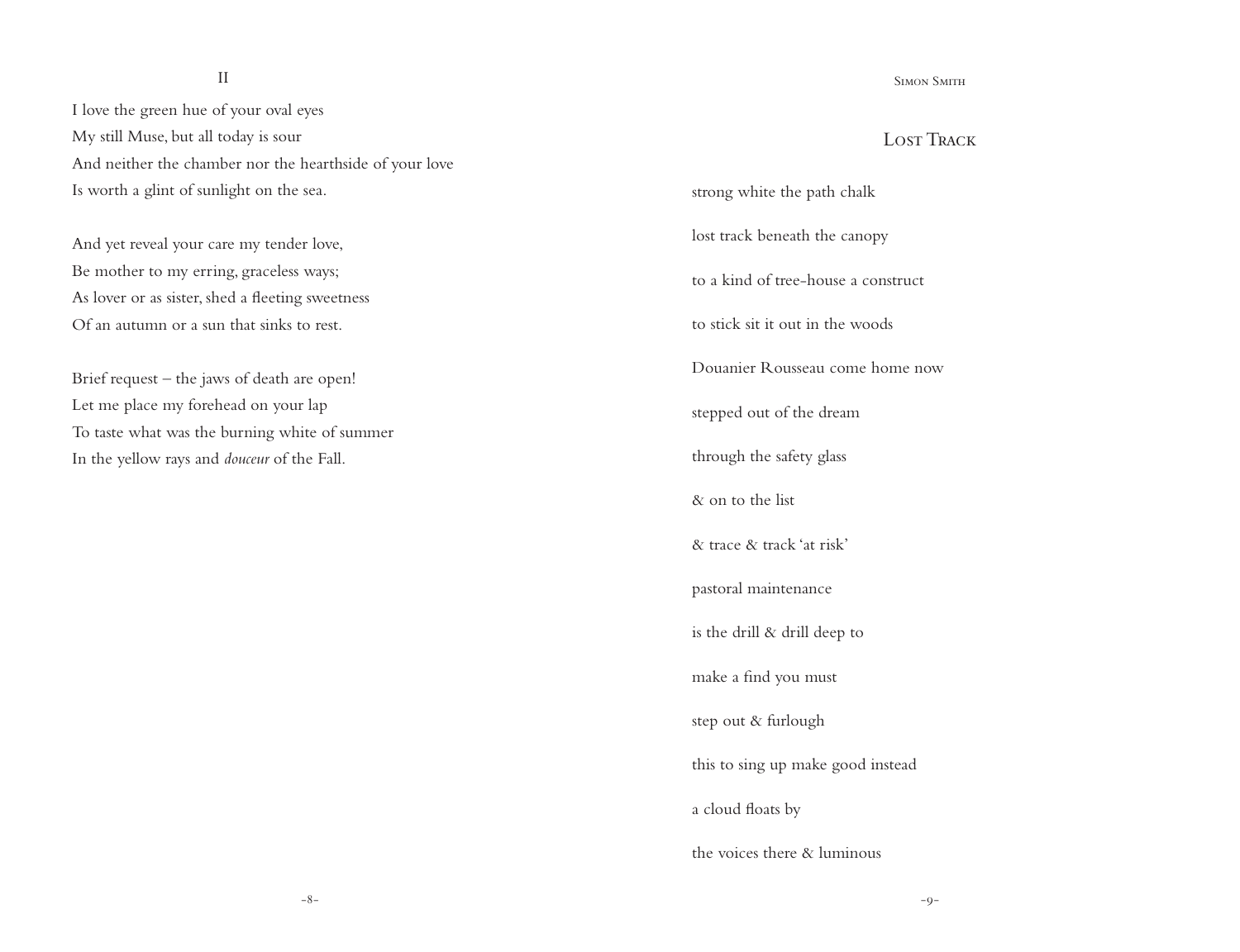# the votes not the air on skin wearing the air notched off the time punched hard into into the mud ruts & potholes below tree crowns belated & benighted rulers fragged & royal as Romanov & as extinct this step on the way to exile to the place of retirement & faded where this trail runs cold will not violet sheen snuck up unearthed as bluebells sprung up along a verge frame a track devises a local area network add nightingales' notation inviolate flinging notes left & right & centre & industrial with their noise about the canopy when all above is all as the World is data & content fragmentation the spill from black bin liners

shredded unidentifiable waste split the dawn & its chorus drifting off like breath early on the air by the side of the road to the surgery blue surges up the incline up the uphill into the storm & tumult risen on the boom from under the canopy or shelter from under branches shuttered shadow from under the shadow's shadow the air above presses on & out what the threadbare song wheezes along to a return from the carnival evening like a jungle hut home shed dwelling flat shack sanctuary cave apartment shelter mansion street lean-to make it what you will is to call it what you call lived into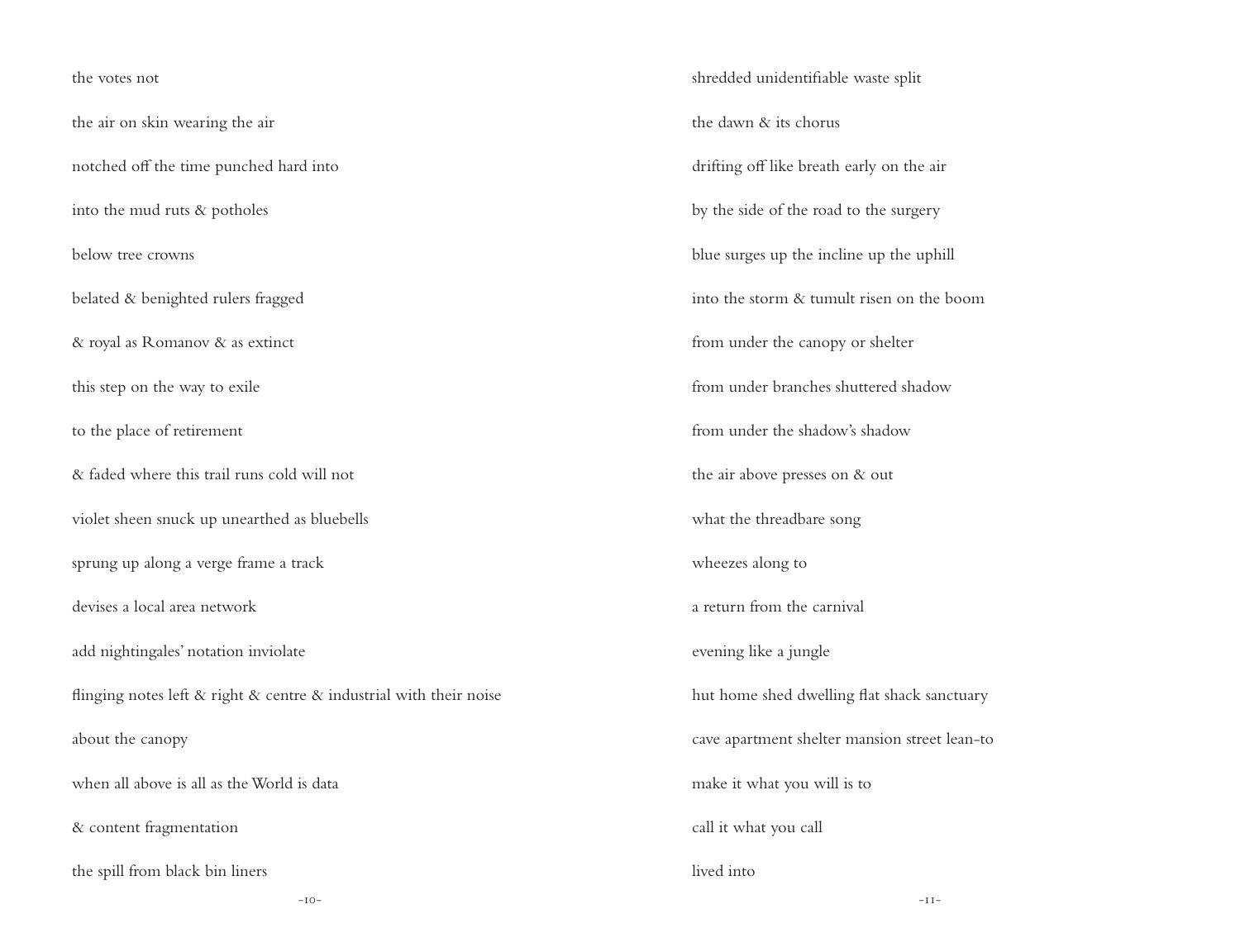-12- -13 a coronet to round it off to the distant drum of the great spotted woodpecker listening out for each other echo back off the trunk above a police drone whizzes down scrutinises cyclops-like glass eye to the letter hunted out where the seconds tick insects beneath bark like dripping water & true as a nuclear clock pips squeezed peep peep peep from the radio faraway now jackhammer-like pounding away rebounds where buildings trees plants earth re-sound the sound back untouched standing as the air moves is moved slowly so reading the eyes the complete poem in the incomplete world bits of out of touch to folding into the first cold & uploaded flipped & the light which sees branches to ventricles

intensely form from silence from the least sayable quick syllable nothing more or nothing less white cartridge paper as white more than white more particular more accurate more as breathing air is eased in breathing in in lockstep aid to the patient the body running short of oxygen the blood running dark & venous the body run round with chalky outline & the mask which masks the moon a shadow at midday it's the same wood in the rain in the bird house in the tree house in the trees the crown cock-eyed & precarious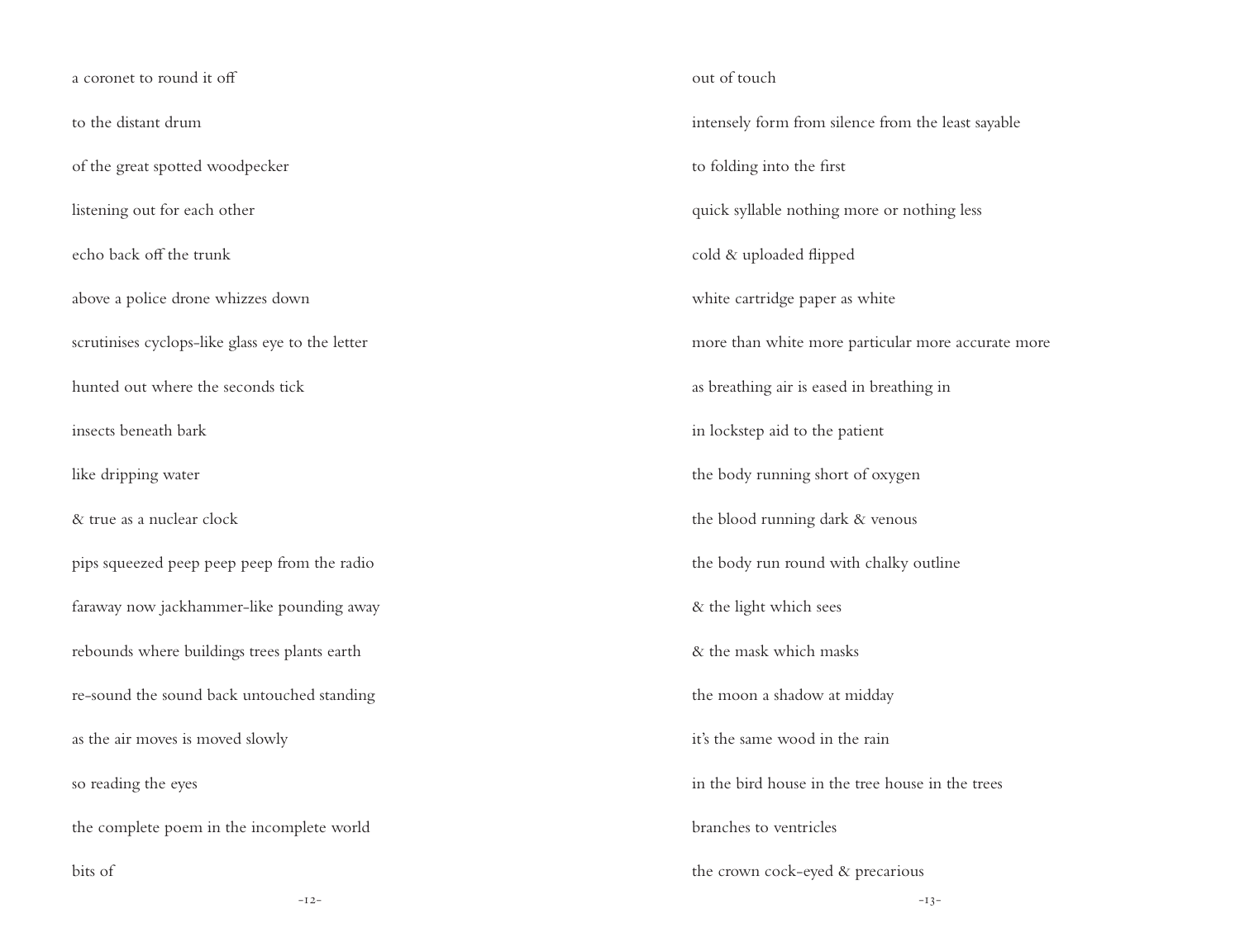through the aorta & away & the same bluebell intensely violet data buffering twined & waiting all locked down in the wood with the carbon warbler nightingale sparrow blackbird swift on the wing their song braided under netting cuckoo to the ark the heart the puzzle & note to Self in the morning consult the parliament of fowls a house for a voice a house for a song bursting at what is there a clearing & in the clearing a symmetry of the staircase the simple flight or elegant spiral centre through the A-frame house threaded cloud reflections creep up the window asymmetric clown & wife returned home & through the wood & through

the air through the canopy a forked path then a bend on the point of departure windhover on hold the letters are ghosts tick the air when the word is translated into touch ahead of running is how to read a landscape first then canter how to read this lane I find myself in how the nightingale defragged the environment sure as partita follows sonata sure as how a washing of the hands escapes coronation in the midway of the night light switched on neon flicker above the washing of hands one to twenty light snapped off from the medicine cabinet a dose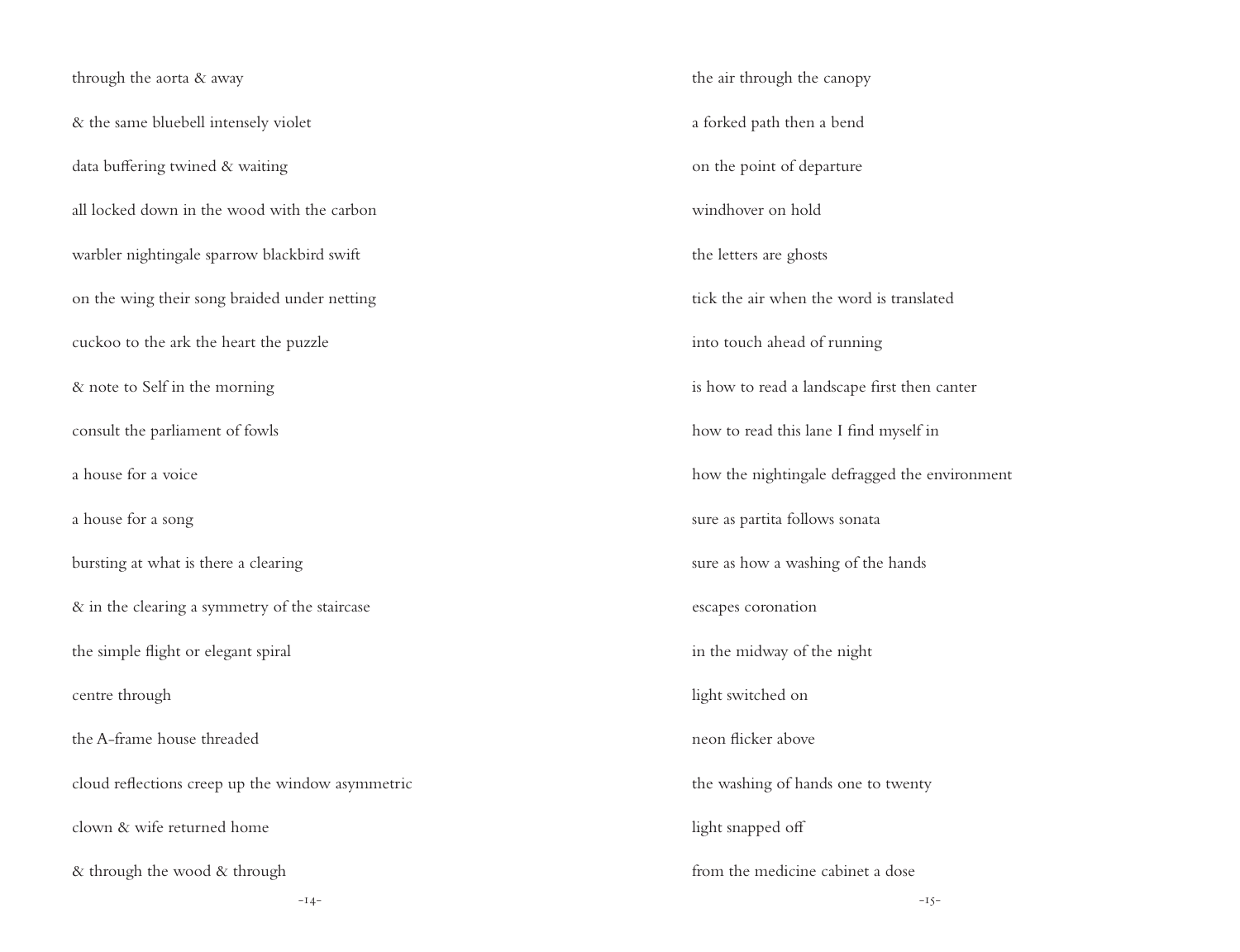-16- -17 to add precautions to the calm of a mirror its flatnesses floating there a stage set a diamond an aviary where the birds are ghosts their wings shadows some people freeze in the image the parliament of crowds listen out to the ice of it groan to untie the knots in 'yes' yes to yesterday yes to everything & the true answers that got left behind laid off you see lost track of to the Ouija mist & chill & dead voice what coalesced my journey became truth at the board becoming the colour of nothing & betrayal in the presence of the figures no shape to them pathfinders no profile to speak of at dusk white & black & grey at the edges into the long walk of 2020 the diamonds & black gold dig the graves one by one bumping against borders passing over into shade & canopy chatter leaves dripping to the end of the story it is evening me tight up on the microphone & microscope intent close in on the detail unseen to the eye & the covenant that part to inhabit the space between perimeter fence & watchtower the peek forward & inevitable switch suit sees you lay down with the knave of hearts lists lies & choice of choices with a glance sideways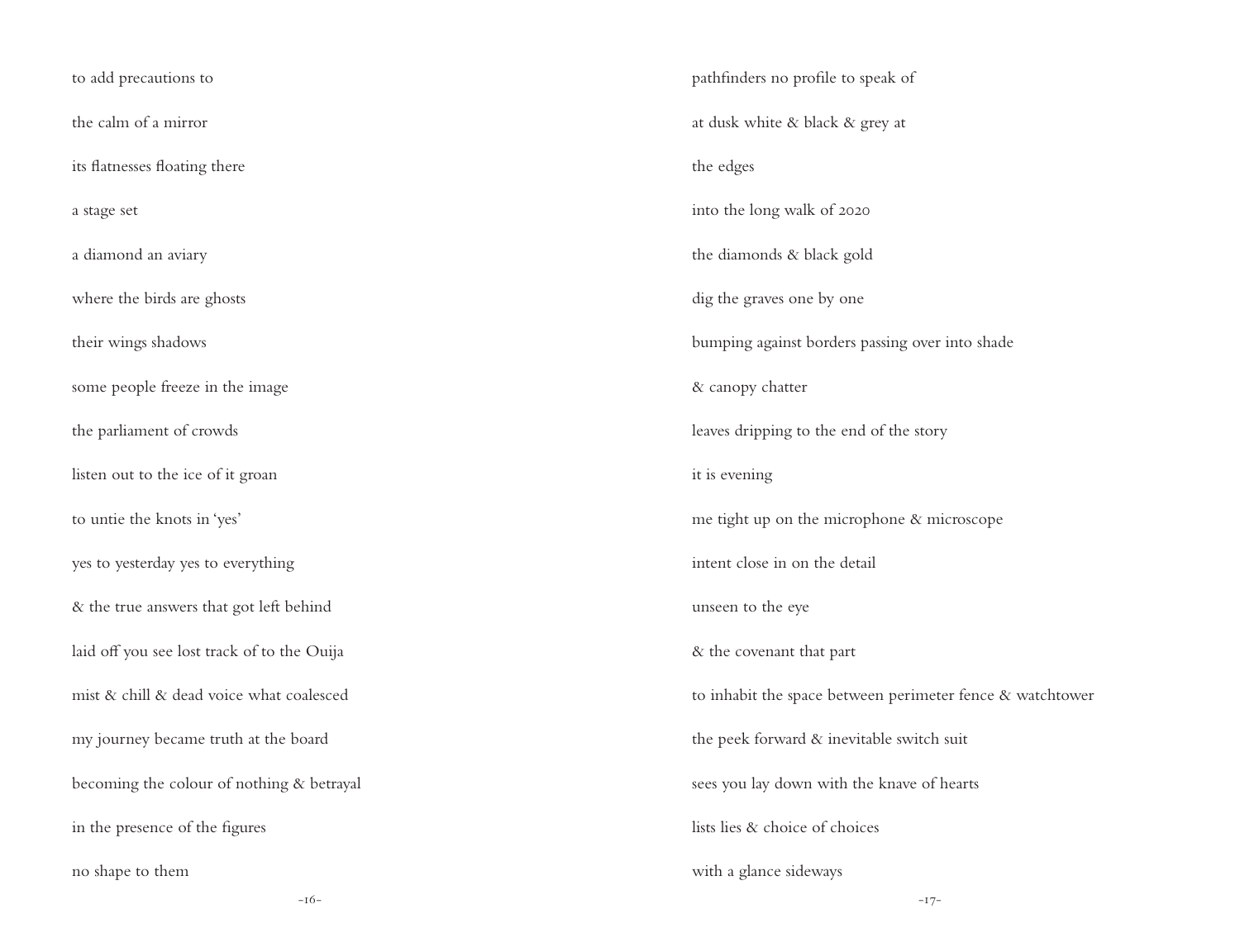is to tip over from openness crash into test & failure to test to materialise in specks & droplets the light fails the sky grey & luminous cast milkinesses of light particles a dice-throw away the whine of approach then departure an ever-diminishing zing ever diminishing dies away to nought but would you trade your house for voice would you for nothing the sparrow hopping through the car park dust bowl & sun nowhere to be seen for nothing locked down to the diamonds on the wet black roads that transported us here in one hand all one suit in the other what time sunset & what time the tide turns at dusk the blackbird cacophonous & echoey the clatterer down the alley

were his dice thrown he will follow as he patrols the territory of days & nights the sand & muffled shouts from the other side of the wall he wears the song thin the Ouija was right my Facebook profile lives forever see in permanent black 'Goodbye' from the edge of the board speaking the small hours fraying away insects singing the understorey wear the song down to note by note leading to cell lysis on exposure to the air to celluloid combustion frame by frame & chain breakage film clattering light out of the projector uncontrollably & blindingly real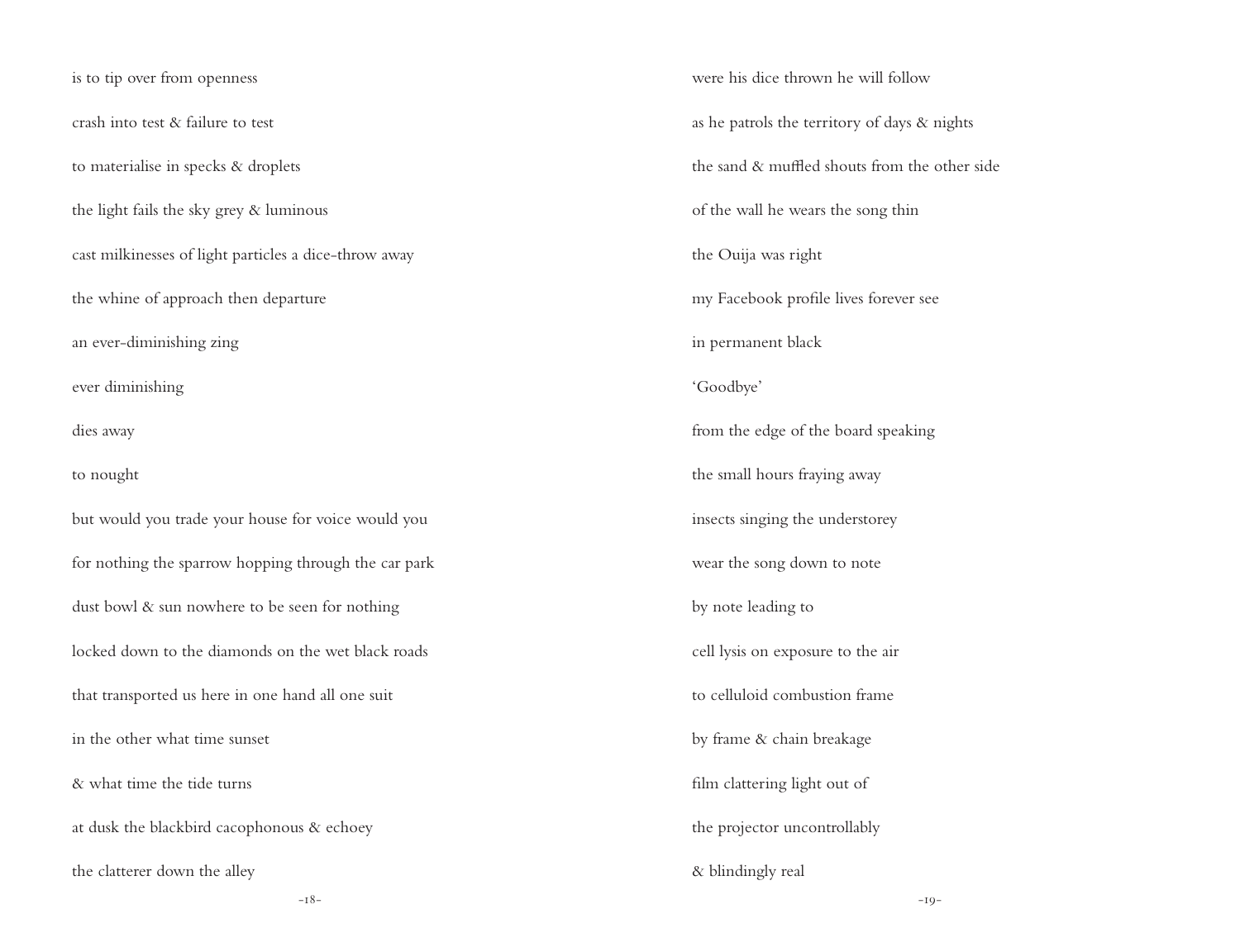transparency melted away safety

film scorched out

of its core to the bone

dissolving at the crossroads

thin & then

# The Phantom's Skin

I drag my hope with my bag of nails, I drag my strangled hope to your feet, you who are no longer, and I who am no more.

I drag a bag of nails over the shore of embers chanting all the names that I could give you and those I have no longer. On the barque, she rots – that pile of rags in which my life once throbbed; all boards nailed down, rotten on her paillasse with those dead eyes, ears deaf to your voice, skin too dull to feel you when you brush against it, passing in an ill wind.

And now I have despoiled the rot, all white I enter you, my new ghost-skin already shivering in your air.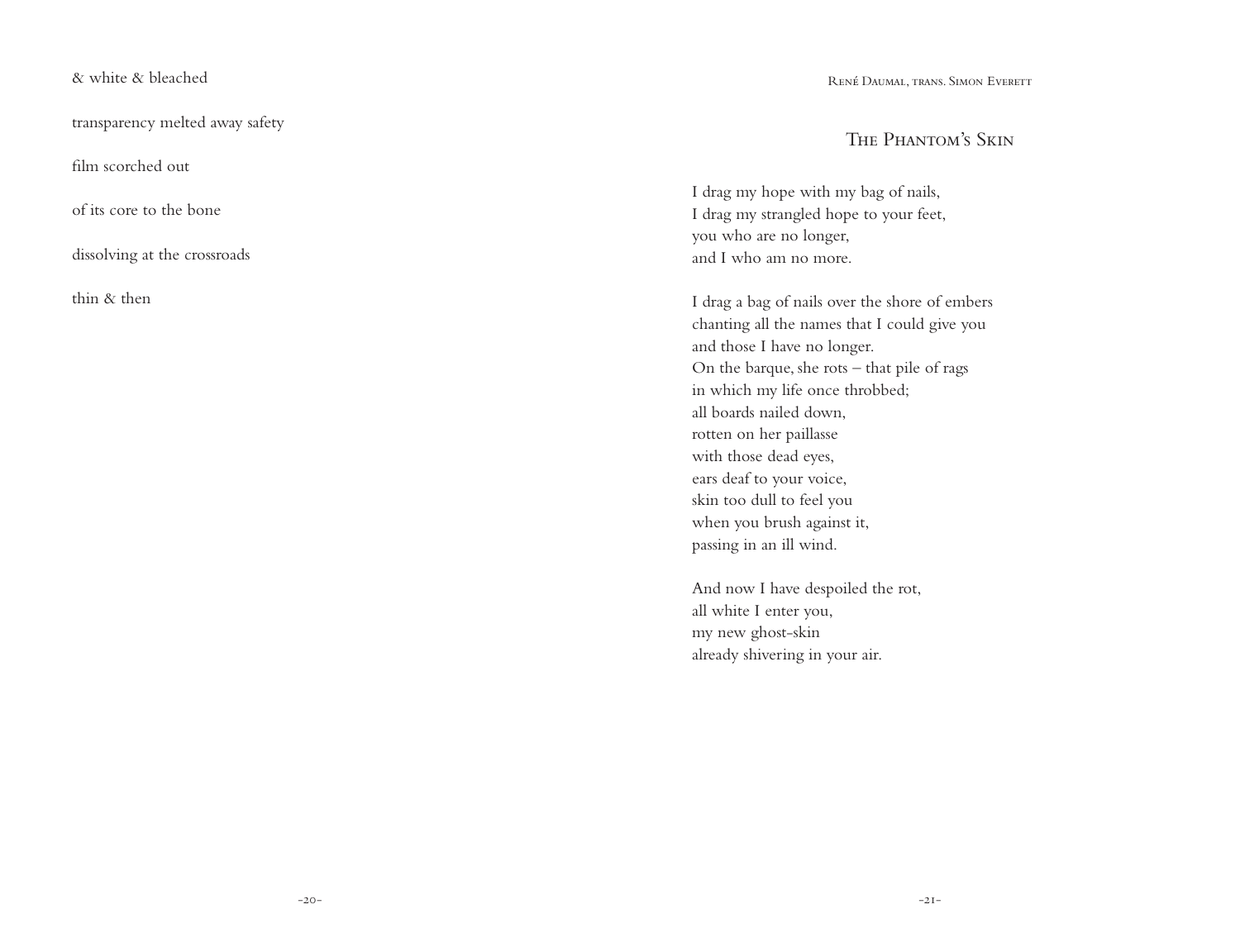# Liminary Nymph

A dead woman wanders the corridors; look at that – she's not even seen the light of day, and she wants to play the phantom, and she takes on tragic airs and if you joke about in the hallways, watch it! watch it! and if you swing on your chair, watch out! beware of the small one with her rags of fog, with her hands, those transparent rags, she stuffs your gob and you choke and you collapse on the sofa… I do not want to remember this, but always, all the landscapes I have imagined, I recall with a blood clot at the corner of their lips… a prowling dead woman, watch out! a dead woman who shrivels by the hour hanging from your neck, as a rag, so as to say: here's the bolt that bars you into this hellhole.

John Worthen

From *'the Brahms book', page two*

The door. Yes, expected. Up the dancers he goes.

The great man is introducing him to his bloss Clara, but he can only think of what Joachim had said in Göttingen: 'ever see a bear dancing? That's Herr Schumann.' He had expected romantic fineness, urgency, grace, in such a cove. Dr. S. is guts and garbage.  $Or - to$  adjust the commentary to his surroundings - possessed of considerable heft.

But absurd to come all the way from Hamburg just to be impressed by the heft of a Schumann. His own father has heft, he knows all too well, along with the kind of left hand which manages valves on the flügelhorn not so cow-handed, and his right fin the double-bass bow pretty well too, but had also been all too delighted to tune him when as a squeaker he had first objected to playing down at the *Animierkneipe*. But, God, for a squeaker couldn't he just play. Anything. Hear it once, play it again, play it better than when he first heard it, play it better than anyone. Every sailors' song, every dance anyone ever heard whistled. They stay with you, such things.

Or they did when you were a squeaker. Dr. S. smiles.